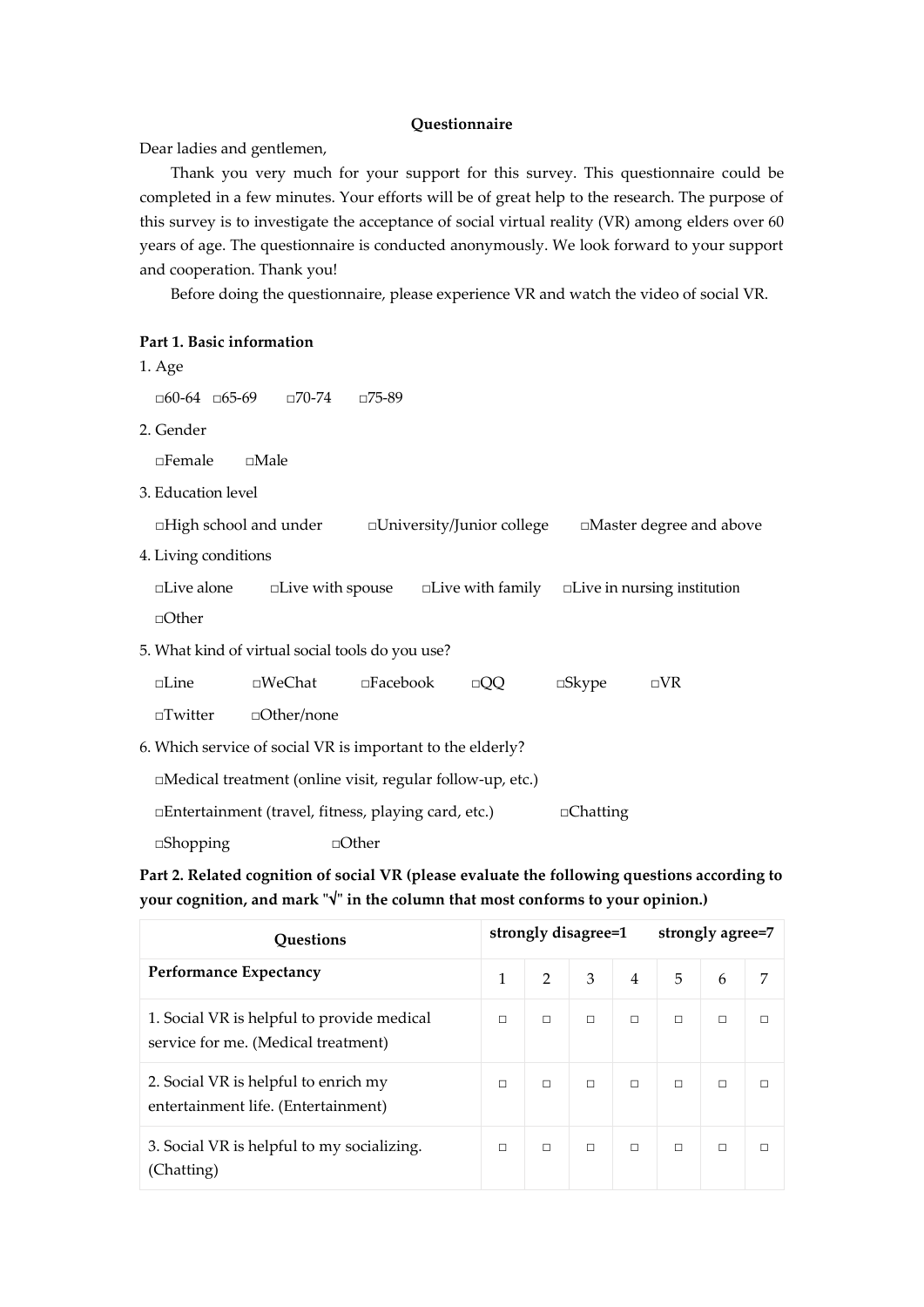| 4. Social VR is helpful to provide my shopping<br>(Shopping)                                                               | $\Box$       | $\Box$         | $\Box$ | $\Box$         | $\Box$ | $\Box$ | $\Box$ |
|----------------------------------------------------------------------------------------------------------------------------|--------------|----------------|--------|----------------|--------|--------|--------|
| <b>Effort Expectancy</b>                                                                                                   | $\mathbf{1}$ | 2              | 3      | 4              | 5      | 6      | 7      |
| 1. I think I can quickly learn how to use the<br>medical service function of social VR.<br>(Medical treatment)             |              | $\Box$         | □      | $\Box$         | $\Box$ | $\Box$ | $\Box$ |
| 2. I think I can use the entertainment projects<br>of social VR without others' help.<br>(Entertainment)                   | $\Box$       | $\Box$         | $\Box$ | $\Box$         | $\Box$ | $\Box$ | $\Box$ |
| 3. I think I can easily learn to use social VR to<br>communicate with others. (Chatting)                                   | $\Box$       | $\Box$         | $\Box$ | $\Box$         | □      | $\Box$ | $\Box$ |
| 4. I think I can quickly learn how to use social<br>VR for shopping. (Shopping)                                            | $\Box$       | $\Box$         | $\Box$ | $\Box$         | $\Box$ | $\Box$ | $\Box$ |
| <b>Perceived Enjoyment</b>                                                                                                 | $\mathbf{1}$ | $\overline{2}$ | 3      | $\overline{4}$ | 5      | 6      | 7      |
| 1. I think it will be easy to provide medical<br>service on social VR. (Medical treatment)                                 | $\Box$       | $\Box$         | □      | $\Box$         | □      | $\Box$ | $\Box$ |
| 2. I think it will be interesting to have<br>entertainment on social VR. (Entertainment)                                   | $\Box$       | $\Box$         | $\Box$ | $\Box$         | $\Box$ | $\Box$ | $\Box$ |
| 3. I think it will be pleasant to communicate<br>with people on social VR. (Chatting)                                      | $\Box$       | $\Box$         | □      | $\Box$         | $\Box$ | □      | □      |
| 4. I think it will be fun to go shopping on social<br>VR. (Shopping)                                                       | $\Box$       | $\Box$         | □      | $\Box$         | $\Box$ | $\Box$ | $\Box$ |
| <b>Facilitating Conditions</b>                                                                                             | $\mathbf{1}$ | 2              | 3      | $\overline{4}$ | 5      | 6      | 7      |
| 1. I have the knowledge and ability to use<br>social VR.                                                                   | $\Box$       | $\Box$         | $\Box$ | $\Box$         | □      | $\Box$ | $\Box$ |
| 2. I have the time and money to use social VR.                                                                             | $\Box$       | $\Box$         | $\Box$ | $\Box$         | $\Box$ | $\Box$ | $\Box$ |
| 3. Fast and stable network services make it<br>convenient for me to use social VR.                                         |              | $\Box$         | $\Box$ | $\Box$         | $\Box$ | $\Box$ | $\Box$ |
| 4. I can get the support and help from my<br>family and friends if I encounter problems or<br>difficulties during the use. |              | $\Box$         | $\Box$ | $\Box$         | □      | $\Box$ | $\Box$ |
| <b>Social Influence</b>                                                                                                    | $\mathbf{1}$ | $\overline{2}$ | 3      | 4              | 5      | 6      | 7      |